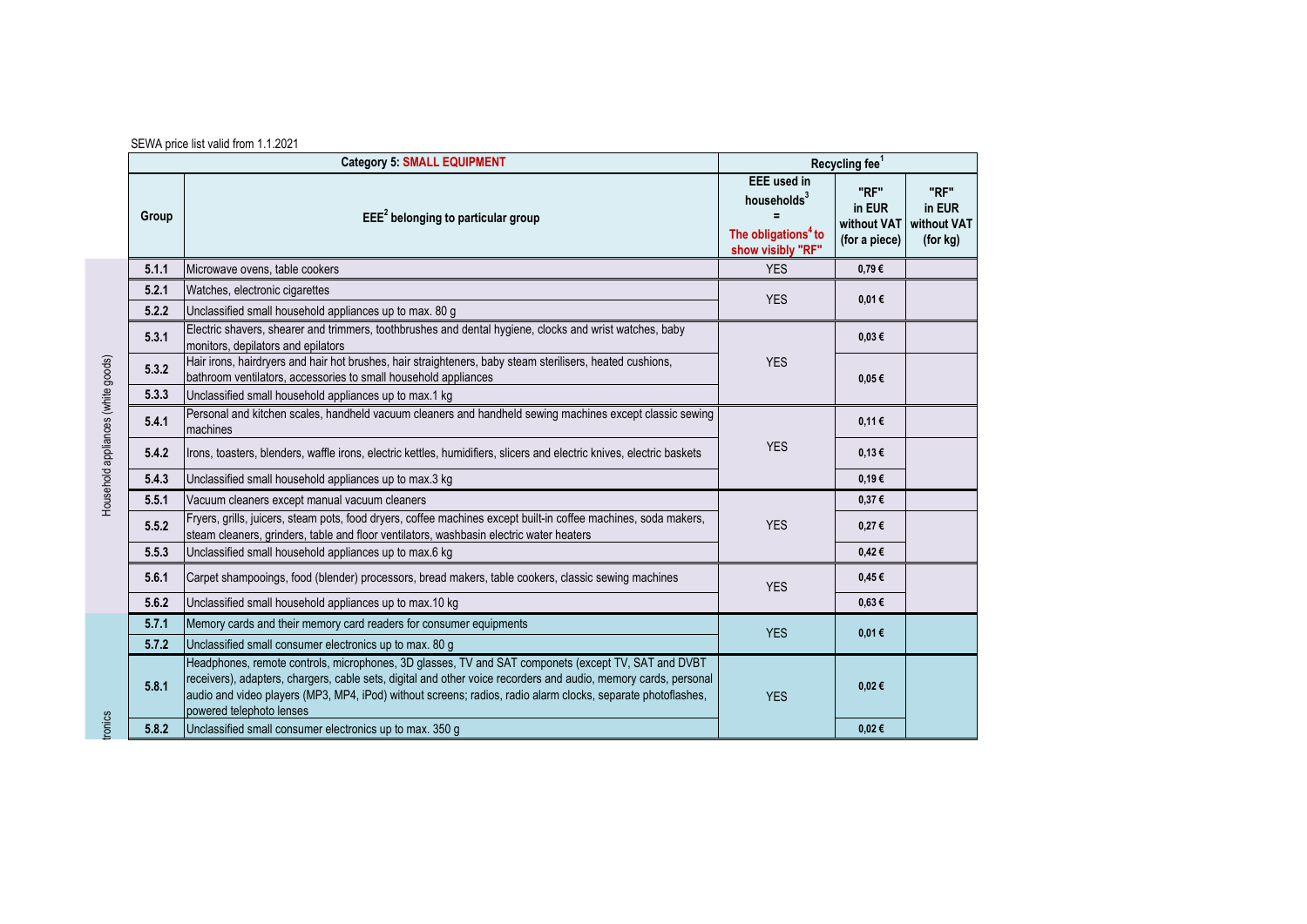|                                                                                                                                                                                                                    |                                                                                                       | Recycling fee <sup>1</sup>                     |                                           |  |
|--------------------------------------------------------------------------------------------------------------------------------------------------------------------------------------------------------------------|-------------------------------------------------------------------------------------------------------|------------------------------------------------|-------------------------------------------|--|
| $EEE2$ belonging to particular group<br>Group                                                                                                                                                                      | <b>EEE</b> used in<br>households <sup>3</sup><br>The obligations <sup>4</sup> to<br>show visibly "RF" | "RF"<br>in EUR<br>without VAT<br>(for a piece) | "RF"<br>in EUR<br>without VAT<br>(for kg) |  |
| 5.9.1<br>Cameras and video cameras, portable radios, portable DVD players                                                                                                                                          |                                                                                                       | $0.06 \in$                                     |                                           |  |
| Consumer elect<br>TV indoor antennas, audio and video car components (car radios, CD changers, amplifiers, subwoofers,<br>5.9.2<br>loudspeakers, monitors), portable loudspeakers                                  | <b>YES</b>                                                                                            | $0.09 \in$                                     |                                           |  |
| 5.9.3<br>Unclassified small consumer electronics up to max. 1.5 kg                                                                                                                                                 |                                                                                                       |                                                |                                           |  |
| 5.10.1<br>DVD, Blu-ray players, satellite and DVB-T receivers, multimedia centers, docking stations                                                                                                                | <b>YES</b>                                                                                            | $0.07 \in$                                     |                                           |  |
| 5.10.2<br>Unclassified small consumer electronics up to max. 3 kg                                                                                                                                                  |                                                                                                       | 0,20€                                          |                                           |  |
| HiFi components (amplifiers, receivers, tuners, CD players, record players, cassette recorders), data projectors,<br>5.11.1<br>small electric and electronic musical instruments and accessories                   | <b>YES</b>                                                                                            | 0,48€                                          |                                           |  |
| 5.11.2<br>Unclassified small consumer electronics up to max. 5 kg                                                                                                                                                  |                                                                                                       | 0,32€                                          |                                           |  |
| Small luminaries for non-household use up to max. 1 kg<br>5.12.1                                                                                                                                                   | <b>NO</b>                                                                                             | 0.05E                                          |                                           |  |
| Luminaries<br>5.12.2<br>Small household luminaries up to max. 1 kg                                                                                                                                                 | <b>YES</b>                                                                                            | $0.05 \in$                                     |                                           |  |
| 5.13.1<br>Small luminaries for non-household use up to max. 5 kg                                                                                                                                                   | N <sub>O</sub>                                                                                        | 0,22€                                          |                                           |  |
| 5.13.2<br>Small household luminaries up to max. 5 kg                                                                                                                                                               | <b>YES</b>                                                                                            | $0,22 \in$                                     |                                           |  |
| 5.14.1<br>Cordless tools (drills, screwdrivers, staplers, scissors for grass and fence, pruning saw)                                                                                                               |                                                                                                       | 0.12€                                          |                                           |  |
| Grinders except bench grinders, chargers, industrial guns, accessories for electric tools<br>5.14.2                                                                                                                | <b>YES</b>                                                                                            | $0,15 \in$                                     |                                           |  |
| 5.14.3<br>Unclassified small electric and electronic tools up to max. 3 kg                                                                                                                                         |                                                                                                       | 0,19€                                          |                                           |  |
| Drills, milling machines, routers, electric planers, all-purpose tools, submersible and barrel pumps except other<br>5.15.1<br>kinds of pumps (cat. 4)                                                             | <b>YES</b>                                                                                            | 0,42€                                          |                                           |  |
| 5.15.2<br>Unclassified small electric and electronic tools up to max. 6 kg                                                                                                                                         |                                                                                                       | 0,42€                                          |                                           |  |
| Electric and electronic devices<br>Bench grinders, garden pressure and sludge pumps, except submersible and barrel pumps, all-purpose<br>5.16.1<br>blowers, electrode welding machines except CO2 welding machines | <b>YES</b>                                                                                            | 1,00€                                          |                                           |  |
| Unclassified small electric and electronic tools up to max.15 kg<br>5.16.2                                                                                                                                         |                                                                                                       | 1,20€                                          |                                           |  |